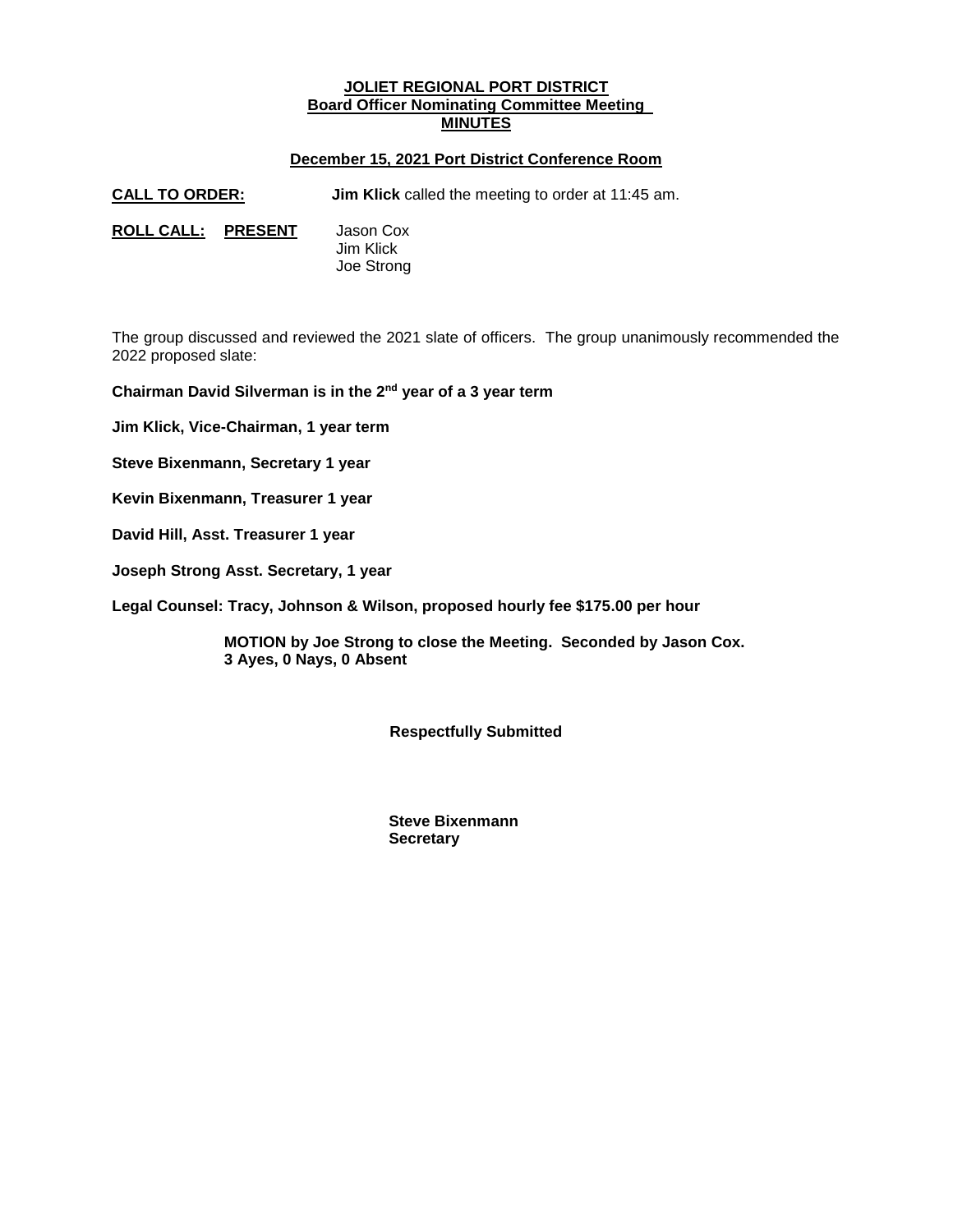# **JOLIET REGIONAL PORT DISTRICT General Board Meeting, 12-15-2021 Meeting minutes**

#### **December 15, 2021 Port District Conference Room**

**CALL TO ORDER:** Chairman Dave Silverman called the regular meeting to order at 12:00.

PURSUANT TO ILLINOIS PUBLIC ACT 101-0640 AND DUE TO THE GOVERNOR'S DISASTER PROCLAMATION REGARDING THE COVID-19 PANDEMIC, THE NUMBER OF COVID-19 CASES IN WILL COUNTY AND THE CDC GUIDELINES REGARDING COVID-19, THE CHAIRMAN OF THE JOLIET REGIONAL PORT DISTRICT HAS DETERMINED THAT IN-PERSON MEETINGS ARE NOT PRACTICAL NOR PRUDENT. THEREFORE, THIS REGULAR MEETING OF THE JOLIET REGIONAL PORT DISTRICT BOARD WILL ALLOW REMOTE ATTENDANCE VIA GOTOMEETINGS.COM/OR AUDIO.

#### **ROLL CALL: PRESENT:**

Tony Deliberto Jason Cox John Gerl Jim Klick John Noak Dave Silverman Ray Soliman Joe Strong

# **ABSENT:** Todd Randich Dave Hill Derek Egan

- **GUESTS:** Ken Carlson, Legal Counsel Via go to meeting John Gallo, Legal Counsel Steve Bixenmann, Port District Secretary Kevin Bixenmann, Port District Business Manager, Chris Lawson, Director of Aviation Mike Kadonaga, Port District, Operations Manager Ron Hudson, Primera Engineering
- **QUORUM:** The Chairman declared a quorum and the Board was in session to officially conduct business.

# **APPROVAL OF MINUTES:**

**MOTION by Joe Strong to approve the Meeting Minutes of November 17, 2021. Seconded by Jason Cox. Resolution # 2021-0040 passed. 8 Ayes, 0 Nays, 3 Absent**

# **TREASURERS REPORT, FINANCIAL REPORTS & BILLS AGAINST THE DISTRICT:**

 **MOTION by Ray Soliman to approve the unaudited Financial Statements and the Treasurer's Reports of the Joliet Regional Port District dated November 30, 2021 as presented by staff. Seconded by John Noak. Resolution # 2021-0041 passed. 8 Ayes, 0 Nays, 3 Absent.**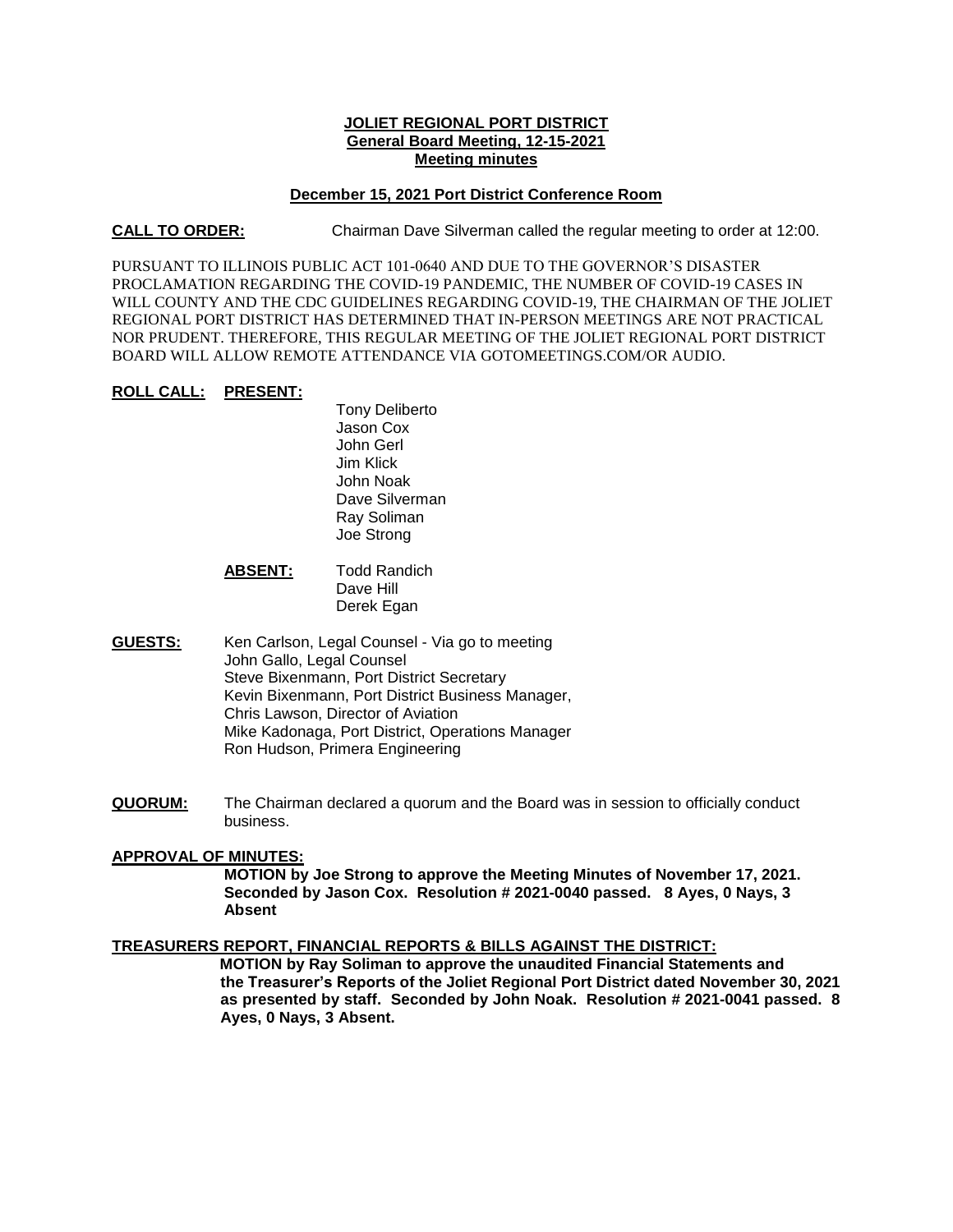#### **12/15/2021 Page 2**

# **Bills against the District:**

**1. Tai Ginsberg, November 2021 \$ 3,000.00**

**MOTION by John Noak to approve the bill as presented. Seconded by Jason Cox. 8 Ayes, 0 Nays, 3 Absent**

**2. R Berti & Sons, Restroom Renovation Payout # 8 \$ 47,019.60**

**MOTION by Joe Strong to approve the bill as presented. Seconded by John Noak. 8 Ayes, 0 Nays, 3 Absent**

# **Public Comment: None present-No comments**

# **Committee Reports: None**

#### **Chris Lawson, Director of Aviation Report**:

 Staff is seeking permission to sell (2) Units #830 & #877 runway sweepers on Govdeals.com. Chris explained that staff was able to acquire 2 newer units that are believed to be able to be functional this season therefore he would recommend to sell these two units.

#### **MOTION by John Noak to adopt Ordinance number 2021-02 allowing staff to sell JRPD units #830 and # 877 on Govdeals.com. Seconded by Jason Cox. Ordinance was adopted. 8 Ayes, 0 Nays, 3 Absent.**

- Building #3 and Building #5 deal has fallen through. Cost projected to construct hangar #5 are currently exceed the original estimates. Staff will work to make sure all expenses are covered and return the earnest money. Hopefully the economic conditions calm and discussions will resume.
- Control tower update:
	- 1.) Three packages are advertised for a January 12, 2022 bid opening. AWOS Secondary System Upgrade Radio Package Tower Cab Runway Light Control Panel installation

Bid results will be presented at the January 19<sup>th</sup> Board meeting.

2.) Cab raising will occur as soon as possible. Path Construction is heating the shaft and they need to put the cab on to save the heat. It will likely be between the holidays. A public function will be difficult to plan during the holidays. Staff will get the word out to the board and an informal viewing will take place.

# **Engineering Report:**

 Ron offered updates and a written report on the various construction projects. Project Closeouts are always a focus during the winter months. The D construction Taxiway project is an immediate focus. The latest taxiway B project Gallagher Asphalt job is the worst days over job in airport records.

# **Legal/Legislative Report: No Report**